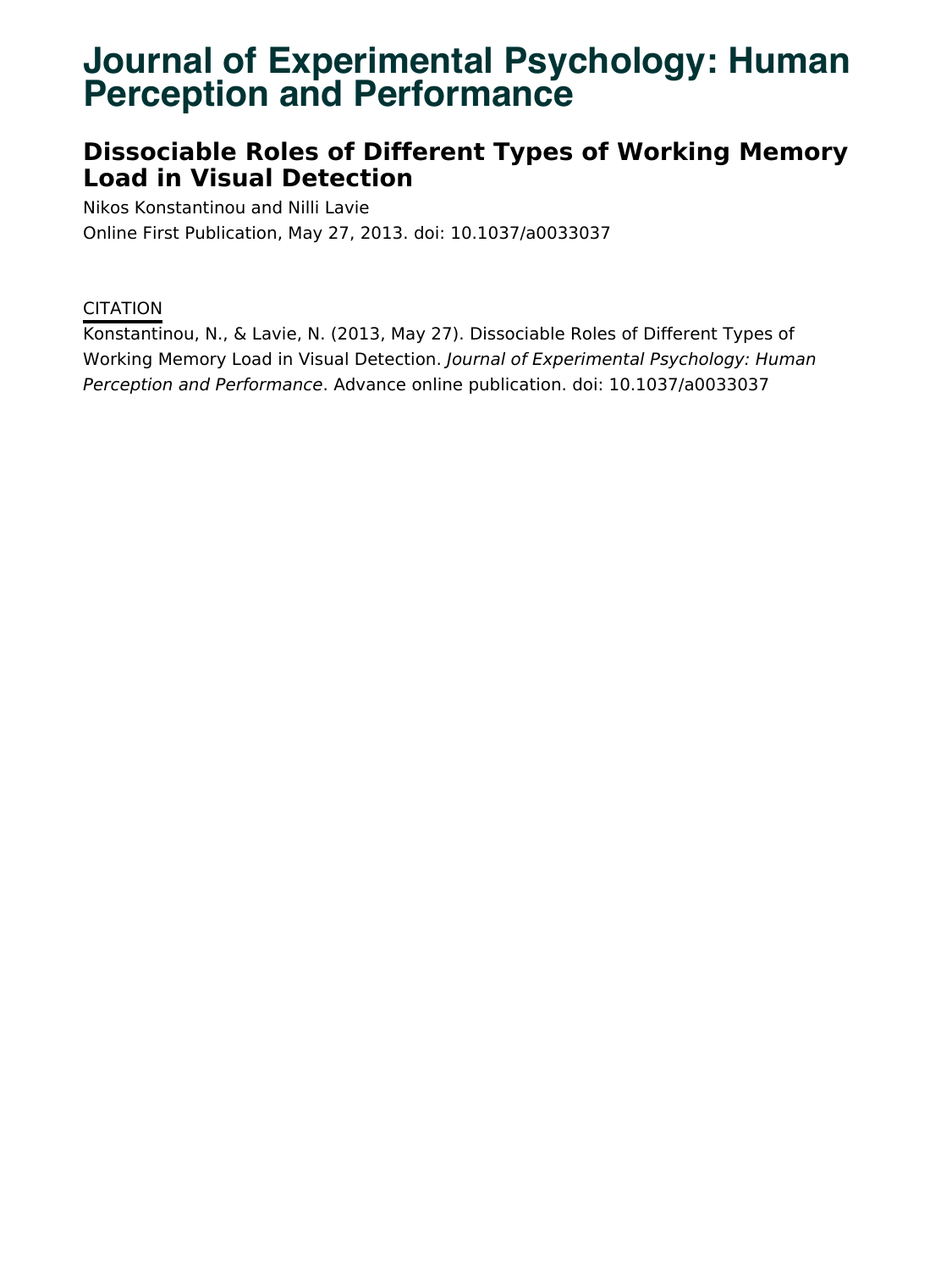# Dissociable Roles of Different Types of Working Memory Load in Visual Detection

Nikos Konstantinou University of Cyprus and University College London

Nilli Lavie University College London

We contrasted the effects of different types of working memory (WM) load on detection. Considering the sensory-recruitment hypothesis of visual short-term memory (VSTM) within load theory (e.g., Lavie, 2010) led us to predict that VSTM load would reduce visual-representation capacity, thus leading to reduced detection sensitivity during maintenance, whereas load on WM cognitive control processes would reduce priority-based control, thus leading to enhanced detection sensitivity for a low-priority stimulus. During the retention interval of a WM task, participants performed a visual-search task while also asked to detect a masked stimulus in the periphery. Loading WM cognitive control processes (with the demand to maintain a random digit order [vs. fixed in conditions of low load]) led to enhanced detection sensitivity. In contrast, loading VSTM (with the demand to maintain the color and positions of six squares [vs. one in conditions of low load]) reduced detection sensitivity, an effect comparable with that found for manipulating perceptual load in the search task. The results confirmed our predictions and established a new functional dissociation between the roles of different types of WM load in the fundamental visual perception process of detection.

*Keywords:* visual working memory, executive cognitive control, selective attention, perceptual load, visual detection

Centuries of magic acts and more recent experimental phenomena of "inattentional blindness" demonstrate the limits of visual perception. Unattended stimuli go unnoticed even when people wish to see them (e.g., when intending to "catch" the magician's trick). Such perceptual failures are more likely when the attended task involves high perceptual load (e.g., Cartwright-Finch & Lavie, 2007; Lavie, 2005, 2010, for reviews). In contrast, when cognitive control functions such as working memory (WM) are loaded during task performance, irrelevant stimuli often intrude, despite the attempt to ignore them (e.g., De Fockert, Rees, Frith, & Lavie, 2001; Lavie & De Fockert, 2005). These seemingly paradoxical results, whereby different types of load have opposite effects on perception, are explained within load theory of attention and cognitive control (e.g., Lavie, Hirst, De Fockert, & Viding, 2004). When task processing involves high perceptual load (e.g., many different stimuli or complex perceptual discriminations, e.g., Lavie, 1995) that exhausts the available capacity, little capacity is left to perceive task-irrelevant stimuli. High perceptual load thus leads both to perceptual failures and more efficient rejection of irrelevant distractors. In contrast, high WM load that taxes cognitive control over task performance leads to the opposite effect; reduced capacity for control in accordance with the current task priorities leads to enhanced processing of low-priority and potentially distracting stimuli.

WM, however, is not unitary, and a major distinction has been drawn between short-term maintenance and cognitive-control WM processes (e.g., Baddeley, 1992; Smith & Jonides, 1999) and their differential recruitment of posterior (maintenance) versus anterior (control) prefrontal cortex regions (Cohen et al., 1997; Fiez et al., 1996; Smith, Jonides, Marshuetz, & Koeppe, 1998). Moreover, recent research indicates that visual maintenance involves the same sensory visual cortices as those involved in perception (Harrison & Tong, 2009; Malecki, Stallforth, Heipertz, Lavie, & Duzel, 2009; Munneke, Heslenfeld, & Theeuwes, 2010; Pasternak & Greenlee, 2005, for recent demonstrations). But the consequences for perception when these different WM functions are loaded have not, as yet, been drawn. Considering this research within the load theory framework led us to predict a novel dissociation between the effects of loading different WM processes on perception. Specifically, we predicted that during task performance, loading WM cognitive control processes would lead to enhanced percep-

Nikos Konstantinou, Center for Applied Neuroscience, University of Cyprus, Nicosia, Cyprus, and Institute of Cognitive Neuroscience, University College London, London, United Kingdom; Nilli Lavie, Institute of Cognitive Neuroscience, University College London.

This research was supported by the Wellcome Trust (Grant WT080568MA) and COST (European Cooperation in Science and Technology) Action BM0605 to NL, and by the Cyprus Research Promotion Foundation (NEA/  $Y \Pi O \Delta O MH/ \Sigma T PATH/0308/37$  to NK.

This article has been published under the terms of the Creative Commons Attribution License (http://creativecommons.org/licenses/by/3.0/), which permits unrestricted use, distribution, and reproduction in any medium, provided the original author and source are credited. Copyright for this article is retained by the author(s). Author(s) grant(s) the American Psychological Association the exclusive right to publish the article and identify itself as the original publisher.

Correspondence concerning this article should be addressed to Nikos Konstantinou, Center for Applied Neuroscience, University of Cyprus, 75 Kallipoleos, P.O. Box 20537, CY, 1678, Nicosia, Cyprus. E-mail: nkonstantinou@gmail.com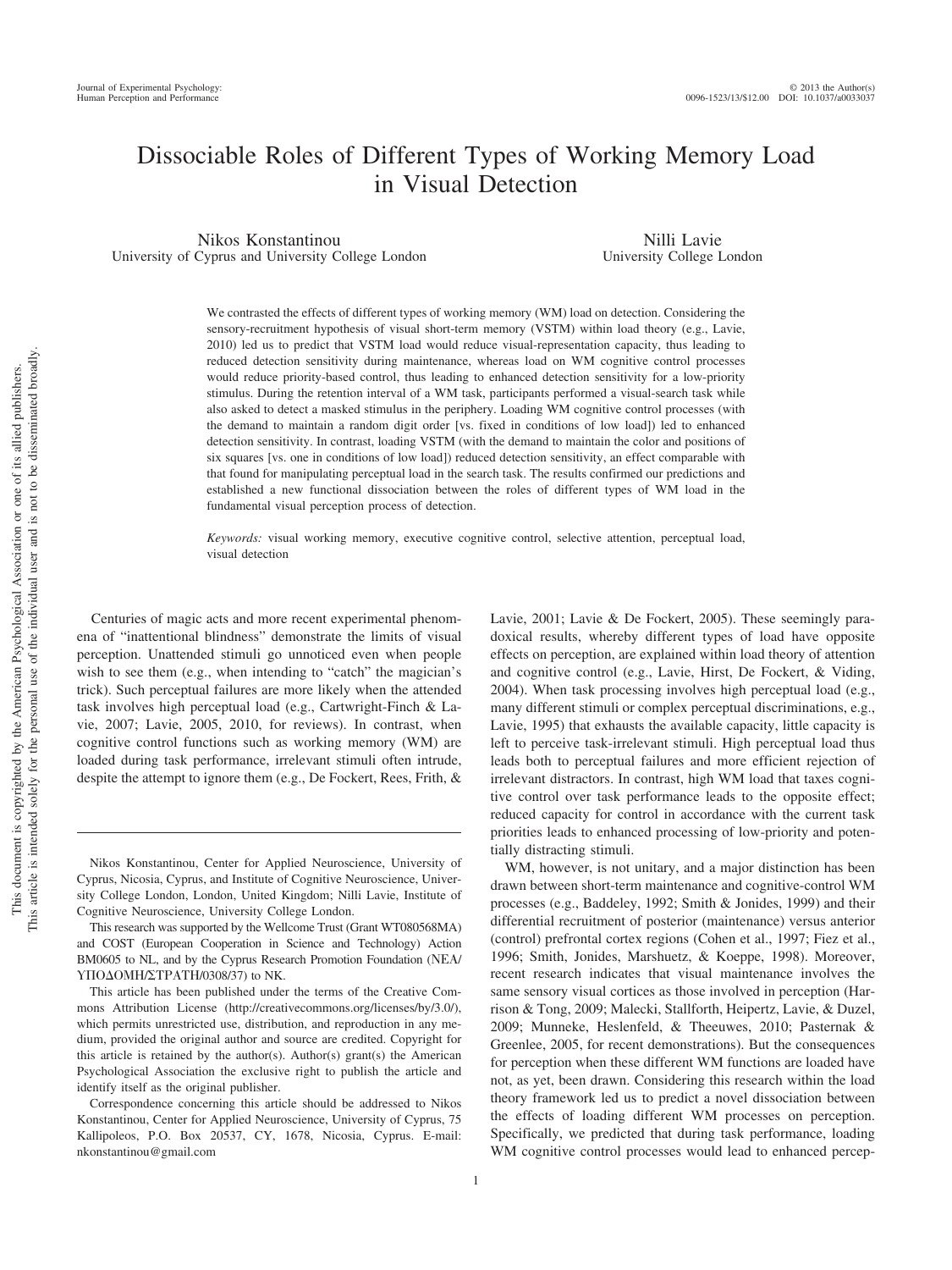tion for lower priority stimuli (due to reduced priority-based control). In contrast, loading visual short-term memory (VSTM) maintenance will increase the demand on sensory representation capacity and thus result in reduced perception of low-priority stimuli—an effect similar to that of perceptual load. We tested these predictions for the fundamental perceptual process of visual detection, using signal detection analysis to address perceptual sensitivity per se, independently from any effects on response bias. Although perceptual load is known to affect detection sensitivity (e.g., Carmel, Thorne, Rees & Lavie, 2011; Macdonald & Lavie, 2008), the effects of the different types of WM load on detection sensitivity are yet to be established.

Participants performed a visual search task during the delay period of a short-term memory task and were requested to also detect an additional meaningless shape in the periphery. The memory and search tasks were set as the participants' primary tasks, and performance accuracy in the memory and search task (but not the detection assignment) was emphasized. Detection was set as the lowest priority task.

The level and type of load involved in the tasks was varied. In Experiment 1, participants performed a VSTM task requiring recognition of color and location for a colored-squares array. Perceptual load or VSTM load were varied through set size of the search or memory sample, respectively. Both manipulations were expected to draw on visual representation capacity and thus lead to reduced detection sensitivity.

In Experiment 2, participants performed the "successor naming" task (requiring recall of digit order) and load was manipulated by presenting the memory sample digits in either fixed (low load) or random order (high load). Recall of random-ordered digit sequence is known to recruit on cognitive control (e.g., Baddeley, Emslie, Kolodny, & Duncan, 1998; D'Esposito, Postle, Ballard, & Lease, 1999; Marshuetz,  $2005$ ,  $\frac{1}{1}$  and loading cognitive control in this way is known to result in increased distraction (e.g., De Fockert et al., 2001; Lavie et al., 2004), but the effects in detection are unknown. We predicted that reduced control over task-processing priorities under high cognitive control load would lead to enhanced detection sensitivity for the low priority detection stimulus.

# **Experiment 1**

## **Method**

tual load was always low, whereas VSTM load was varied (see Figure  $1$ ).<sup>2</sup>

## **Results**

The results of the search and memory tasks are presented in Table  $1<sup>3</sup>$  In Experiment 1a, the search task accuracy was significantly reduced with higher perceptual load,  $t(7) = 5.51$ ,  $p = .001$ ,  $d = 1.49$ . Thus, perceptual load was manipulated effectively. VSTM task accuracy did not differ between the two perceptual load conditions,  $t(7) = 0.85$ ,  $p = .43$ ,  $d = .36$ . Importantly, detection sensitivity was significantly reduced in the high (vs. low) load condition,  $t(7) = 2.38$ ,  $p = .049$ ,  $d = .86$  (see Figure 2). There was no effect of load on response bias ( $\beta$ ;  $p = .10$ ). These results replicate Macdonald and Lavie's (2008) findings within our new interleaved memory and perception tasks paradigm.

As shown in Table 1, in Experiment 1b, VSTM task accuracy was significantly reduced with higher VSTM load,  $t(15) = 5.66$ ,  $p = .006$ ,  $d = 1.47$ . Thus, VSTM load was manipulated effectively. Search task accuracy did not differ significantly between the low and high VSTM load conditions  $(t < 1)^4$  Importantly, detection sensitivity was significantly reduced in the high (vs. low) VSTM load condition,  $t(15) = 3.29$ ,  $p = .005$ ,  $d = .62$ , as we predicted (see Figure 2). There was no effect of VSTM load on response bias ( $\beta$ ; *p* = .99).

Moreover, Figure 3 shows that the reduction in detection sensitivity with higher load could be predicted from the extent to which VSTM was occupied under high load. A correlation between the increase in memory capacity estimates (Cowan's  $K$ )<sup>5</sup> and the reduction in  $d'$  with high load indicated that individuals who held more items in memory under high (vs. low) VSTM load also showed a greater reduction of detection sensitivity with higher load (b = .28),  $t(13) = 2.74$ ,  $p = .02$ . The finding of a trade-off between detection sensitivity and the extent to which VSTM

**Participants.** Participants in all experiments reported were recruited from the University College London subject pool. All procedures were approved by the ethics committee of University College London. All participants gave informed written consent and had normal or corrected-to-normal vision and no color blindness. Eight participants (aged 19 to 35 years) took part in Experiment 1a and 16 participants (aged 18 to 32 years) participated in Experiment 1b.

**Stimuli and procedure.** A viewing distance of 60 cm was maintained with a chin rest. Figure 1 shows the stimuli and trial sequence. Load conditions were blocked. Following a 48-trial practice block, participants completed four blocks of 72 trials each in an alternating low/high or high/low (counterbalanced across participants) order. In Experiment 1a, VSTM load was always low, whereas perceptual load was varied. In Experiment 1b, percep-

<sup>&</sup>lt;sup>1</sup> Note that although cognitive control processes may also be involved in the VSTM task employed in Experiment 1, our manipulation of VSTM load through the visual sample set size increases demands on visual maintenance, whereas the demand on cognitive control remains constant across the conditions of different visual set size. In contrast, the demand to maintain a random (vs. fixed) ordered digit sequence in Experiment 2 increases demands on cognitive control while leaving demands on visual maintenance constant between the conditions of low and high cognitive control load.<br><sup>2</sup> As customary in signal detection and memory paradigms, participants

were instructed to perform as accurately as possible, and performance was

not speeded. <sup>3</sup> In all experiments, analyses of the detection task performance were made on trials with correct performance on the search and memory tasks, and analyses of the search task were made on trials with correct performance on the memory task. Including the incorrect trials in the analyses did not change the results pattern or significance.<br><sup>4</sup> In the present study, search task performance was near ceiling (95%)

accuracy on average; see Table 1); thus, it was less sensitive than the detection task to reveal any effect of VSTM load. In other words, any available capacity remaining for sensory perception in conditions of high VSTM load is likely to have been sufficient for the search task pop-out detection but not for the lowest priority and more demanding masked-

stimulus detection.<br><sup>5</sup> Cowan's K = (hit rate  $-0.5$  + correct rejection  $-0.5$ )  $^*$  *N*, where K is the capacity estimate and *N* is the number of items presented in the memory set (Cowan et al., 2005). The data of one outlier participant with a detection sensitivity reduction of more than 2 SDs under high VSTM load were excluded from the linear regression analysis.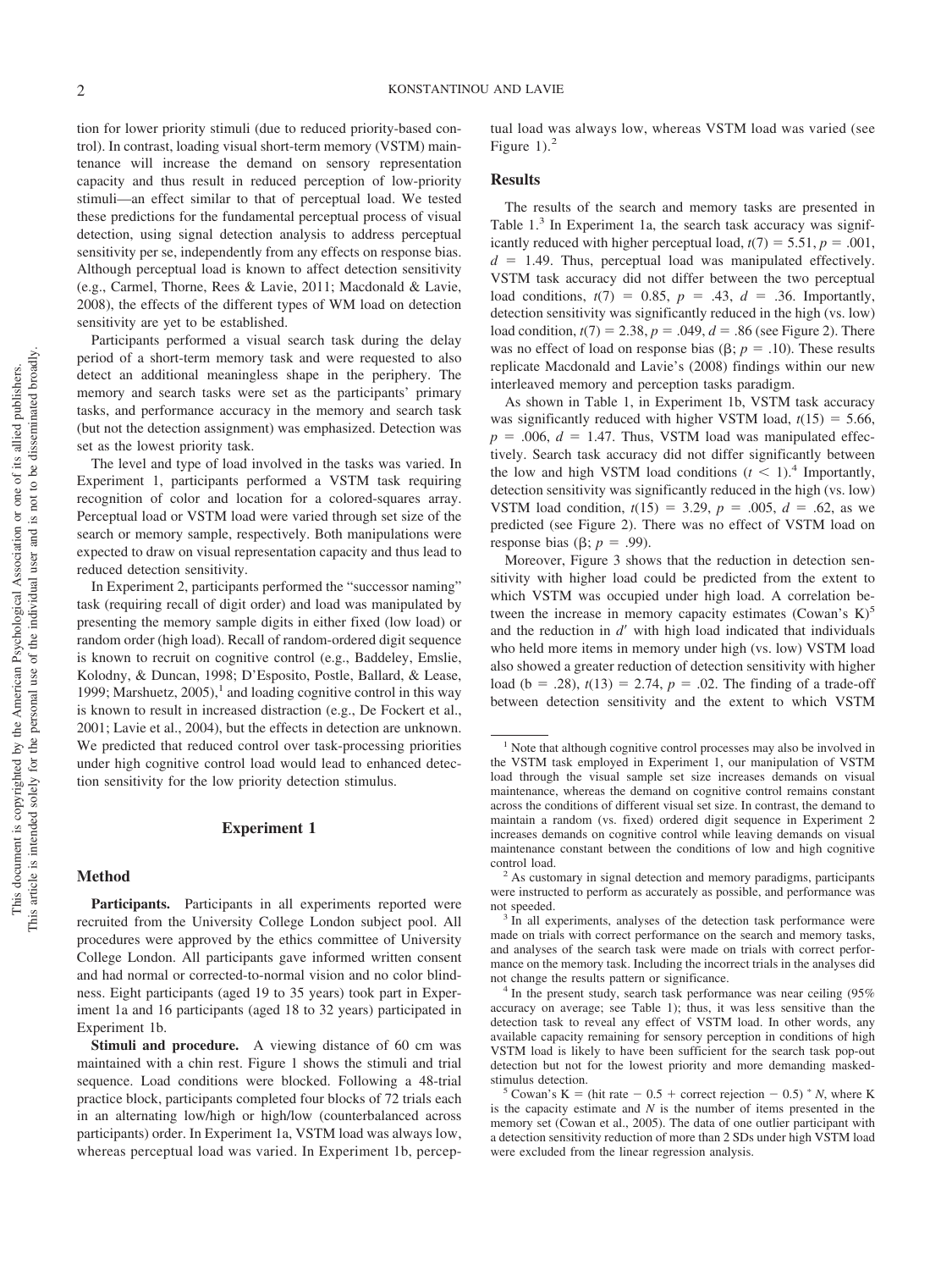*Figure 1.* An example trial in Experiment 1b high VSTM load condition with a detection stimulus present. The correct memory probe response here is "same." For the memory set, colored squares  $(0.38^\circ \times 0.38^\circ)$  were chosen from black, blue, cyan, green, magenta, pink, red, white, and yellow (represented with texture here) and placed in random on a  $3 \times 3$  grid  $(1.38^\circ \times 1.38^\circ)$ . The search letters  $(0.6^\circ \times 0.4^\circ)$  were black and presented in a circle (1.7° in radius). Participants searched for an "X" or "N" target letter among either nontarget letters (F, H, K, Z, M, high load) or black dots (low load; shown here) and pressed 0 for "X" and 2 for "N" using the numerical keypad. Participants were asked to also detect a small ( $0.3^\circ \times$ 0.3°) gray shape presented at 5.4° eccentricity on 50% of the trials randomly selected (shown on bottom left corner of the search-task display) and press "S" on the keyboard for "present" or "A" for "absent" upon presentation of a question mark. The memory probe was always presented in one of the occupied memory-set positions. Participants pressed "S" to indicate a match to the memory set in color and position or "A" to indicate "different." Stimuli are not drawn to scale.

100 ms

2 s

N

500 ms

1.4 s

?

2 s

 $\qquad \qquad \qquad \qquad \qquad \qquad \qquad \qquad \qquad \qquad$ 

capacity was filled under load strongly suggests shared capacity between VSTM and perception. Finally, a between-experiment comparison revealed no difference between the effects of VSTM load and perceptual load on detection,  $F(1, 22) = 2.12$ ,  $p = .16$ ,  $\eta^2 = .09$ .

Overall, Experiment 1's findings confirm our prediction that the effects of VSTM maintenance load on detection would be akin to those of perceptual load.

Table 1 *Results in the Search and Memory Tasks of Experiments 1 and 2*

Search accuracy rate  $(\% )$ 

Memory accuracy rate  $(\% )$ 

| Low            | 95(5) | 85 (13) |
|----------------|-------|---------|
| High           | 95(5) | 58 (11) |
| WM load        |       |         |
| (Experiment 2) |       |         |
| Low            | 98(2) | 98(2)   |
| High           | 98(2) | 59 (21) |

Low  $96 (4)$  95 (2) High 78 (11) 94 (5)

**Standard deviations shown in parentheses. VSTM = visual short**term memory;  $WM =$  working memory.

*Figure 2.* The results of Experiments 1 and 2. Mean detection sensitivity  $(d')$  is plotted as a function of the level and type of load. Error bars represent + 1 *SEM*.

# **Experiment 2**

#### **Method**

**Participants.** Ten new participants (aged 19 to 38 years) were recruited for Experiment 2.

**Stimuli and procedure.** The search and detection task of Experiment 1b was now used within the delay of a "successor naming" WM task. A memory set of nine black digits (1-9;  $0.7^\circ \times 0.5^\circ$  each) was presented in either fixed numerical order for



3 s



Perceptual load (Experiment 1a)

1 s

**Black** Time

□White Red **SS** Green  $Z$ Blue Yellow 150 ms

 $\equiv$   $\blacksquare$ n<br>Na

VSTM load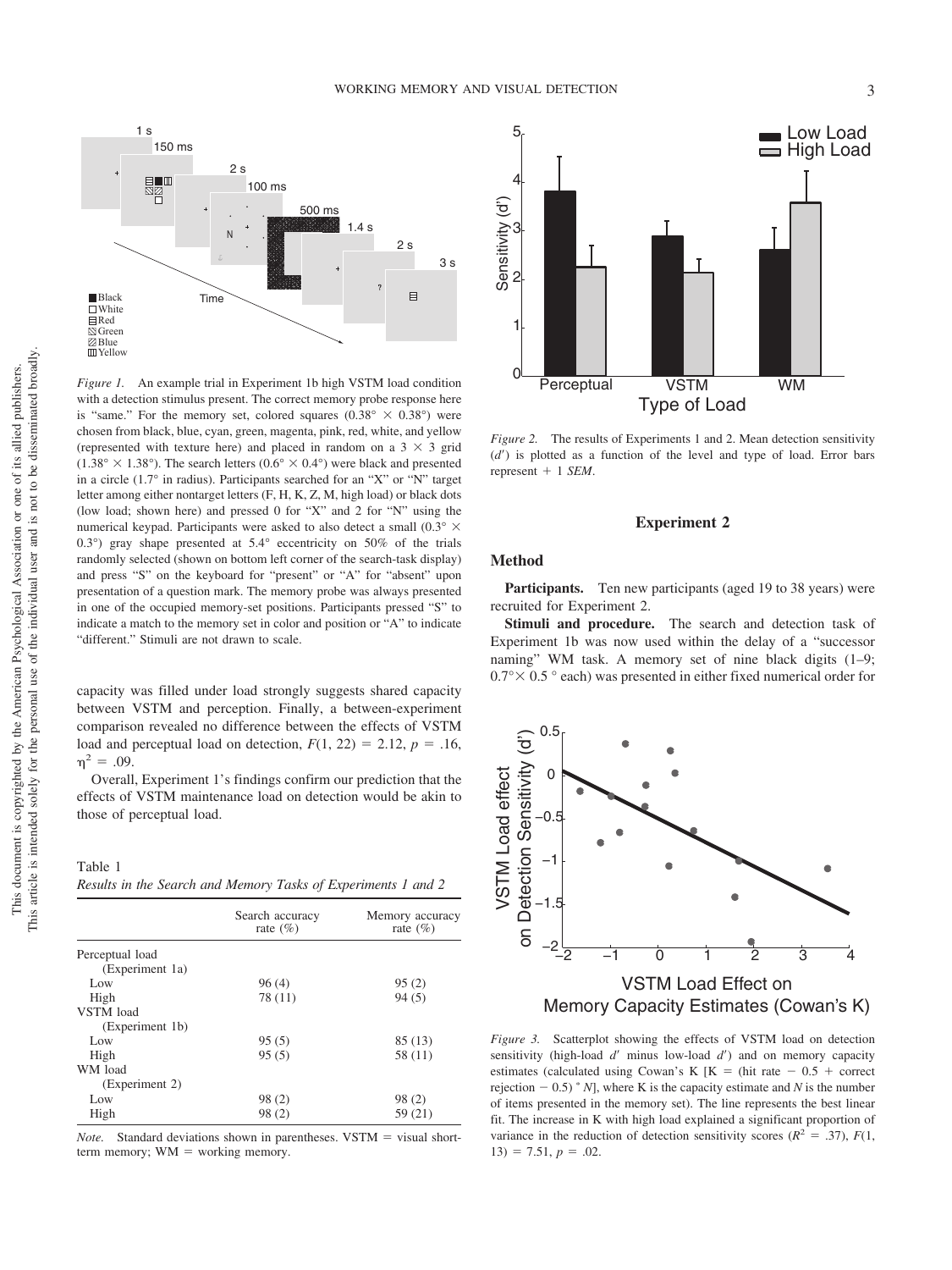500 ms (low-load condition) or random order for 2000 ms (highload condition). Following the detection response, a single memory probe digit (equally likely to be any of the first eight digits of the trial's set) was presented at fixation (until response) and participants indicated which digit followed the memory probe digit in the memory sample.

## **Results**

The results of the search and memory tasks are presented in Table 1. WM task accuracy was significantly lower in the high (vs. low) load conditions,  $t(9) = 6.16$ ,  $p < .001$ ,  $d = 1.59$ , confirming the efficacy of this load manipulation. Search task accuracy was the same across the WM load conditions,  $t < 1$ . Importantly, detection sensitivity was now significantly higher in the high (vs. low) WM load condition,  $t(9) = 2.53$ ,  $p = .03$ ,  $d = .53$  (see Figure 2). Load had no effect on response bias  $(\beta; p = .15)$ .

The opposite effects on detection of WM load (Experiment 2) versus VSTM load and perceptual load (Experiment 1) were confirmed in mixed-model ANOVAs, with the between-subjects factor of load type (WM vs. VSTM; or WM vs. perceptual load) and the within-subject factor of load level (low, high), which revealed significant interactions (for WM vs. VSTM,  $F[1, 24] =$ 17,  $p < .001$ ,  $\eta^2 = .42$ ; for WM vs. perceptual load,  $F[1, 16] =$ 12.24,  $p = .003$ ,  $\eta^2 = .43$ ).

# **General Discussion**

The present results demonstrate opposite effects of different types of WM load on visual perception. During search task performance, detection sensitivity for a low-priority search-unrelated stimulus in the periphery was reduced with high visual maintenance load (an effect equivalent to that of perceptual load), but was enhanced with high load on WM cognitive control processes. These findings support our predictions that loading the different WM maintenance versus control functions would have opposite effects on perception, and demonstrate, for the first time, critical roles for these WM functions in detection sensitivity. As we briefly review in this section, previous research has thus far established the effects of WM cognitive control load on distractor processing (measured with behavioral interference effects, neural responses and explicit recognition, e.g., Carmel, Fairnie, & Lavie, 2012; Rissman, Gazzaley, & D'Esposito, 2009). This research cannot inform about the fundamental process of detection sensitivity, and although a recent report that WM cognitive control load reduces the rates of inattentional blindness (De Fockert & Bremner, 2011) is consistent with our findings, inattentional blindness reports are open to alternative accounts in terms of response bias (as we also detail later on in this discussion).

Moreover, some of the previous findings could be attributed to a general increase in task difficulty, whereas our findings that different types of load have opposite effects on stimulus detection cannot be explained in such terms. All high-load conditions were more difficult, but the effect on detection sensitivity critically depended on the type of process loaded. This is important because general effects of task difficulty can explain some of the previous reports that inattentional blindness rates are increased with higher load, irrespective of whether "executive" WM or VSTM load was manipulated (e.g., Fougnie, & Marois, 2007; Todd, Fougnie & Marois, 2005). One likely general effect of increased task difficulty is the adaptation of a more conservative criterion for reports about unexpected, task-irrelevant stimuli. Indeed, the awareness measures used in these previous studies were based on a single subjective response (noticed or not) per participant. Therefore, increased rates of "blindness" reports under higher load may reflect elevation of the response criterion. In contrast, the present effects were established for an expected stimulus with a criterionfree measure of detection sensitivity, and the results showed no effects of load on response bias. Our conclusions are thus immune to these alternative interpretations.

Our findings extend load theory to now accommodate the effects of loading different WM processes of maintenance and cognitive control, and demonstrate a new functional dissociation between the roles of these WM processes in the fundamental perception process of visual detection. Previous evidence for a dissociation of short-term storage and cognitive control WM processes has typically been based on findings that these different WM processes are mediated by different (posterior vs. anterior) brain areas, and that neuropsychological patients show selective deficits (e.g., D'Esposito & Postle, 2000; Smith & Jonides, 1999). Our demonstration is the first to show that loading these different WM processes has opposite effects on the very same measure of perceptual detection sensitivity.

Our proposed dissociation can accommodate previously disparate lines of evidence and resolve apparent discrepancies in the previous work. High WM load has been found to increase distractor processing in some previous studies (e.g., De Fockert et al., 2001; Lavie & De Fockert, 2005; Lavie et al., 2004; Rissman et al., 2009). These findings were obtained with well-established WM tasks that load cognitive control similarly to our Experiment 2. Other studies reported that WM load has led to reduced distractor processing (Bollinger, Masangkay, Zanto, & Gazzaley, 2009; Rose, Schmid, Winzen, Sommer, & Buchel, 2005; Sreenivasan & Jha, 2007). The different effects of WM load on distractor processing appear discrepant on a unitary view of WM. But our proposed framework can accommodate all these findings, as the findings of reduced distractor processing were in fact obtained in tasks that loaded visual maintenance. Bollinger et al. (2009), Rose et al. (2005), and Sreenivasan and Jha (2007) have all compared visual distractor processing (e.g., FFA- and N170-evoked potentials related to distractor faces) while the subjects performed a VSTM task of either low load (maintaining one visual image, e.g., of a place or a colored square) or high load (maintaining two or more such images). These findings are consistent with the VSTM load effects we report. In support of this claim, we have recently found that high VSTM load reduces distractor interference effects measured with the response competition paradigm, whereas WM cognitive control load increases them (King, 2009; Konstantinou, Beal, King & Lavie, 2013).

In the present study, participants performed a visual search task during the delay, thus rendering the detection stimulus of lower priority. This was a critical requirement for the effects of cognitive control load because these are mediated by reduced control over the task-processing priorities under load. When task performance no longer involves the demand to maintain different processing priorities (as when the detection task is the only task performed during the delay), WM cognitive control load has no effects, whereas VSTM load still reduces detection sensitivity, as the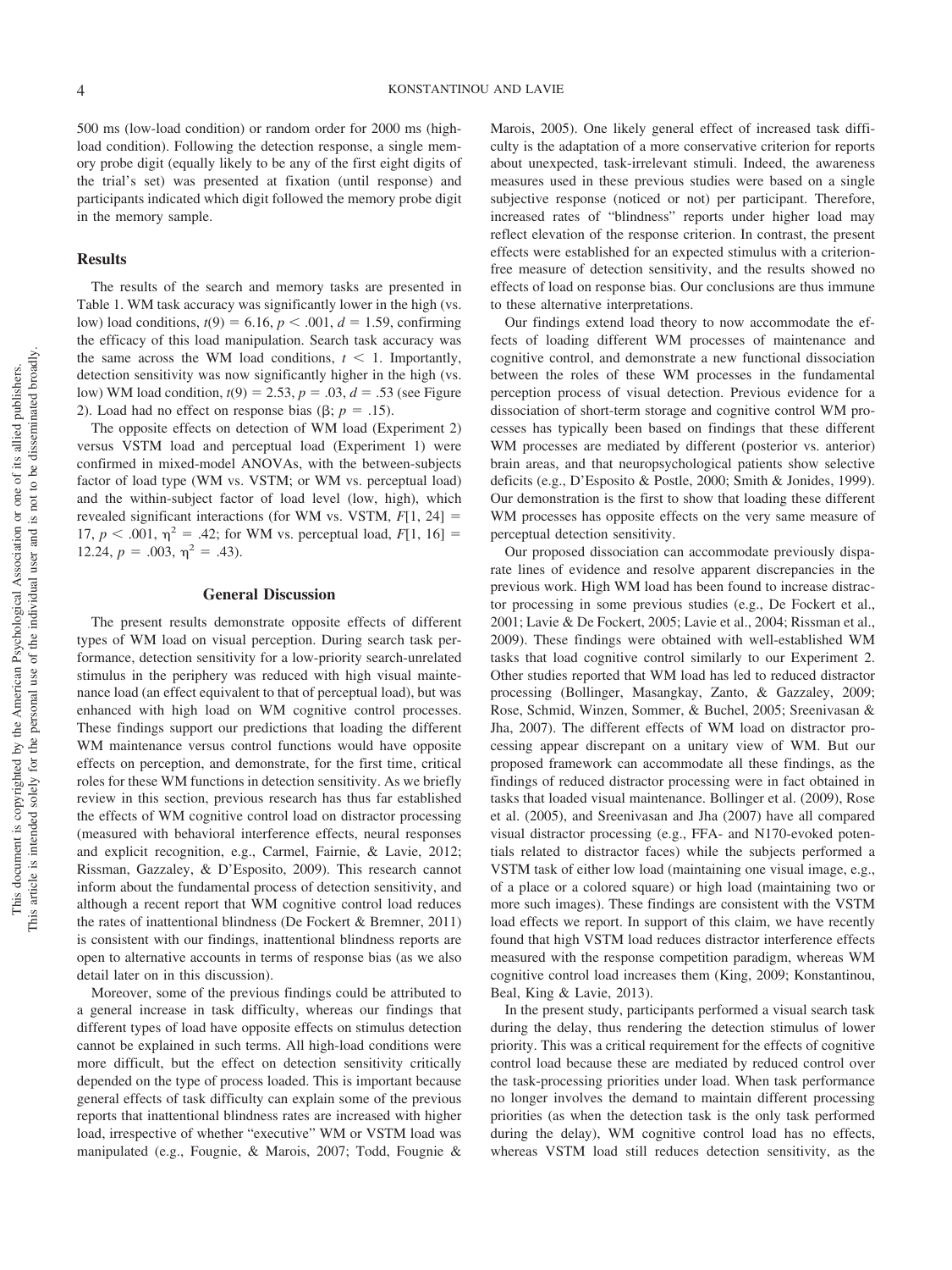effects of reduced perceptual representation capacity do not depend on prioritization conflicts (Konstantinou, Bahrami, Rees, & Lavie, 2012). These findings are in further support of the dissociation we propose between the effects of VSTM load on perceptual capacity and those of cognitive control WM load.

We note that VSTM load also reduces detection sensitivity for stimuli that are presented at the same locations as those of the VSTM sample (Konstantinou et al., 2012, Experiment 2). Thus, the effects are not due to a change in the focus of spatial attention.

Previous research demonstrated that distractor interference depends on whether the content of the WM task involved overlaps with target or distractor processing (e.g., Kim, Kim, & Chun, 2005; Park, Kim, & Chun, 2007). The present research focused on dissociating the roles of visual maintenance and cognitive control in detection rather than differential involvement in processing the search or detection stimuli. We therefore used the same type of stimuli for both search and detection to ensure our effects cannot be due to a greater overlap with one or the other. Future research may extend this line to dissociating cognitive control from other forms of sensory maintenance (e.g., for verbal material or in other sensory modalities), while taking into consideration whether the target and distractor stimuli share the same sensory representations with the content maintained in WM or may involve distinct neural correlates.

In conclusion, our present report clarifies an important distinction between visual maintenance and cognitive control functions of WM, and demonstrates that these functions can be dissociated through the opposite effects of loading them on visual detection. This dissociation resolves apparent discrepancies in the previous literature and emphasizes the importance of carefully considering whether a WM task loads on sensory representations or on cognitive control.

# **References**

- Baddeley, A. (1992). Working memory. *Science, 255,* 556 –559. doi: 10.1126/science.1736359
- Baddeley, A., Emslie, H., Kolodny, J., & Duncan, J. (1998). Random generation and the executive control of working memory. *The Quarterly Journal of Experimental Psychology*. *A*. *Human Experimental Psychology*, *51,* 819 – 852.
- Bollinger, J., Masangkay, E., Zanto, T. P., & Gazzaley, A. (2009). Age differences in N170 amplitude modulation by selective attention and working memory load. Poster presented at the annual meeting of the Society for Neuroscience, Chicago, IL.
- Carmel, D., Fairnie, J., & Lavie, N. (2012). Weight and see: Loading working memory improves incidental identification of irrelevant faces. *Frontiers in Psychology, 3,* 286.
- Carmel, D., Thorne, J., Rees, G., & Lavie, N. (2011). Perceptual load alters visual excitability. *Journal of Experimental Psychology: Human Perception and Performance, 37,* 1350 –1360. doi:10.1037/a0024320
- Cartwright-Finch, U., & Lavie, N. (2007). The role of perceptual load in inattentional blindness. *Cognition, 102,* 321–340. doi:10.1016/j .cognition.2006.01.002
- Cohen, J. D., Perlstein, W. M., Braver, T. S., Nystrom, L. E., Noll, D. C., Jonides, J., & Smith, E. E. (1997). Temporal dynamics of brain activation during a working memory task. *Nature, 386,* 604 – 608. doi:10.1038/ 386604a0
- Cowan, N., Elliott, E. M., Saults, J. S., Morey, C. C., Mattox, S., Hismjatullina, A., & Conway, A. R. (2005). On the capacity of attention: Its estimation and its role in working memory and cognitive aptitudes. *Cognitive Psychology, 51,* 42–100. doi:10.1016/j.cogpsych.2004.12.001
- De Fockert, J. W., & Bremner, A. J. (2011). Release of inattentional blindness by high working memory load: Elucidating the relationship between working memory and selective attention. *Cognition, 121,* 400 – 408. doi:10.1016/j.cognition.2011.08.016
- De Fockert, J. W., Rees, G., Frith, C., & Lavie, N. (2001). The role of working memory in visual selective attention. *Science, 291,* 1803–1806. doi:10.1126/science.1056496
- D'Esposito, M., & Postle, B. R. (2000). Neural correlates of processes contributing to working memory function: Evidence from neuropsychological and pharmacological studies. In S. Monsell & J. Driver (Eds.), *Control of cognitive processes: Attention and performance* (Vol. 18, pp. 579 – 602). Cambridge, MA: MIT Press.
- D'Esposito, M., Postle, B. R., Ballard, D., & Lease, J. (1999). Maintenance versus manipulation of information held in working memory: An eventrelated fMRI study. *Brain and Cognition, 86,* 66 – 86.
- Fiez, J. A., Raife, E. A., Balota, D. A., Schwarz, J. P., Raichle, M. E., & Petersen, S. E. (1996). A positron emission tomography study of the short-term maintenance of verbal information. *Journal of Neuroscience, 16,* 808 – 822.
- Fougnie, D., & Marois, R. (2007). Executive working memory load induces inattentional blindness. *Psychonomic Bulletin & Review, 14,* 142– 147. doi:10.3758/BF03194041
- Harrison, S. A., & Tong, F. (2009). Decoding reveals the contents of visual working memory in early visual areas. *Nature*, 458, 632-635. doi: 10.1038/nature07832
- Kim, S.-Y., Kim, M.-S., & Chun, M. M. (2005). Concurrent working memory load can reduce distraction. *Proceedings of the National Academy of Sciences of the United States of America, 102,* 16524 –16529. doi:10.1073/pnas.0505454102
- King, J. R. (2009). *The role of different types of working memory load in distractor perception* (Unpublished master's thesis). University College London, London, UK.
- Konstantinou, N., Bahrami, B., Rees, G., & Lavie, N. (2012). Visual short-term memory load reduces retinotopic cortex response to contrast. *Journal of Cognitive Neuroscience, 24,* 2199 –2210. doi:10.1162/ jocn\_a\_00279
- Konstantinou, N., Beal, E., King, J. R., & Lavie, N. (2013). Working memory load and distraction: Dissociable effects of visual maintenance and cognitive control. *Attention Perception & Psychophysics*. Manuscript submitted for publication.
- Lavie, N. (1995). Perceptual load as a necessary condition for selective attention. *Journal of Experimental Psychology: Human Perception and Performance, 21,* 451– 468. doi:10.1037/0096-1523.21.3.451
- Lavie, N. (2005). Distracted and confused? Selective attention under load. *Trends in Cognitive Sciences, 9,* 75– 82. doi:10.1016/j.tics.2004.12.004
- Lavie, N. (2010). Attention, distraction, and cognitive control under load. *Current Directions in Psychological Science, 19,* 143–148. doi:10.1177/ 0963721410370295
- Lavie, N., & De Fockert, J. W. (2005). The role of working memory in attentional capture. *Psychonomic Bulletin & Review, 12, 669-674*. doi:10.3758/BF03196756
- Lavie, N., Hirst, A., De Fockert, J. W., & Viding, E. (2004). Load theory of selective attention and cognitive control. *Journal of Experimental Psychology: General, 133,* 339 –354. doi:10.1037/0096-3445.133.3.339
- Macdonald, J. S., & Lavie, N. (2008). Load induced blindness. *Journal of Experimental Psychology: Human Perception and Performance, 34,* 1078 –1091. doi:10.1037/0096-1523.34.5.1078
- Malecki, U., Stallforth, S., Heipertz, D., Lavie, N., & Duzel, E. (2009). Neural generators of sustained activity differ for stimulus-encoding and delay maintenance. *European Journal of Neuroscience, 30,* 924 –933. doi:10.1111/j.1460-9568.2009.06871.x
- Marshuetz, C. (2005). Order information in working memory: An integrative review of evidence from brain and behavior. *Psychological Bulletin, 131,* 323–339. doi:10.1037/0033-2909.131.3.323